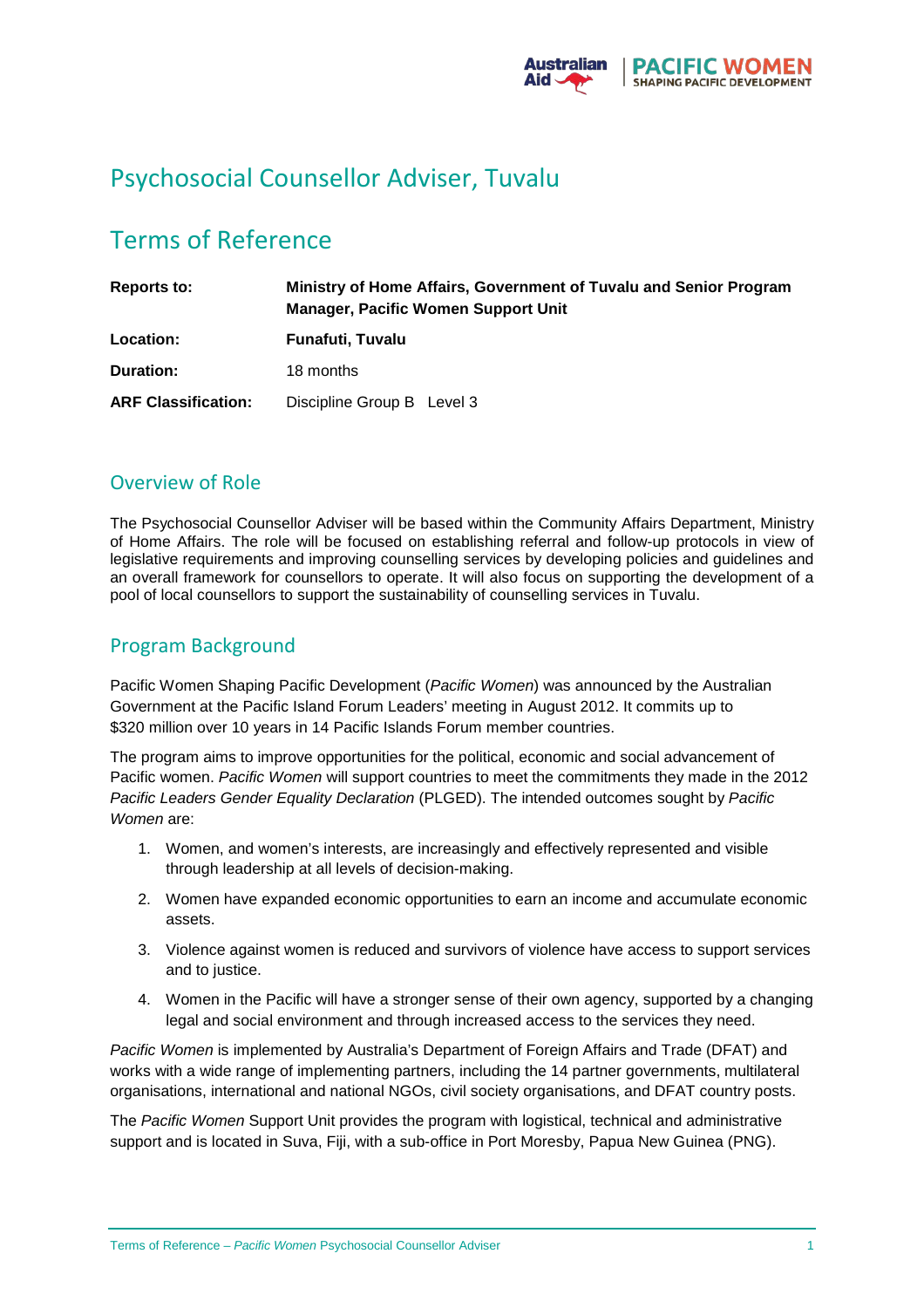

An important element of *Pacific Women* is delivery of support through individual country plans. These country plans provide the detail on what will be funded and how these funding decisions are made. Country plans represent locally relevant responses and align with country specific gender policies and priorities.

#### **Background**

In 2015, Tuvalu developed its first country plan for *Pacific Women.* This country plan commits up to AU\$1.8 million over three years (2015 – 2018) for initiatives supporting women's empowerment in Tuvalu. The design of this plan strongly reflects the concerns, needs and priorities of women, girls and people with disabilities, along with the expressed needs of service providers working on equality and empowerment issues in Tuvalu. The first Tuvalu country plan was developed through a comprehensive literature review and an in-country design mission that included consultations with a wide range of stakeholders representing government, local leaders, NGOs, churches, the private sector and through direct discussion with women, youth and people with disabilities.

According to the Pacific Community (SPC) and the Government of Tuvalu (GoT) endorsed Gender Mainstreaming Stocktake (2013), violence against women in Tuvalu is an issue that often remains unreported and constitutes an alarming threat to the rights and dignity of women. The 2007 Tuvalu Demographic and Health Survey reported that four in ten women have been subjected to some type of physical violence, with their current husbands or partners being the main perpetrators (84.6%). In particular, women and girls with husbands and boyfriends who drink alcohol excessively are far more likely (72%) to experience physical, emotional or sexual violence than those whose partners do not drink (27%). It is estimated that around half of all reported acts of physical violence were reported by women aged 25–29 years. The 2007 Demographic and Health Survey highlighted that the prevalence of domestic violence and violence against women is not linked to place of residence (i.e. Funafuti or outer islands), employment status, marital status, educational level or number of children. The 2017 Tuvalu Study on People with Disability also highlights that people with disabilities particularly women are subjects to all forms of abuse, including sexual abuse.

#### Purpose of the Role

There are currently no qualified counsellors in Tuvalu, despite the fact that the demand for counselling services is increasing due to: i) the growing public recognition of human rights resulting from awareness campaigns on carried out by GoT and civil society agencies on various UN human rights Conventions; and ii) the increasing number and seriousness of social problems including; substance abuse, marginalisation of youth, urbanisation, crowded housing conditions, lack of training and employment opportunities and tensions between traditional and western values and practises. Further, the demand for counselling services is expected to further intensify as implementation of the new Family Protection and Domestic Violence Act commences.

The Psychosocial Counsellor is a critical position that will be mobilised under the Tuvalu country plan. The Psychosocial Counsellor will be based within the Community Affairs Department, Ministry of Home Affairs and work in close partnership with the Gender Affairs Department and Police of the Office of the Prime Minister, the Ministry of Education and civil society organisations. This role will serve to improve counselling services by developing policies and guidelines and an overall framework for counsellors to operate. It will focus on providing counselling services with a strong focus on women, children and people with disabilities in Tuvalu who have experienced violence.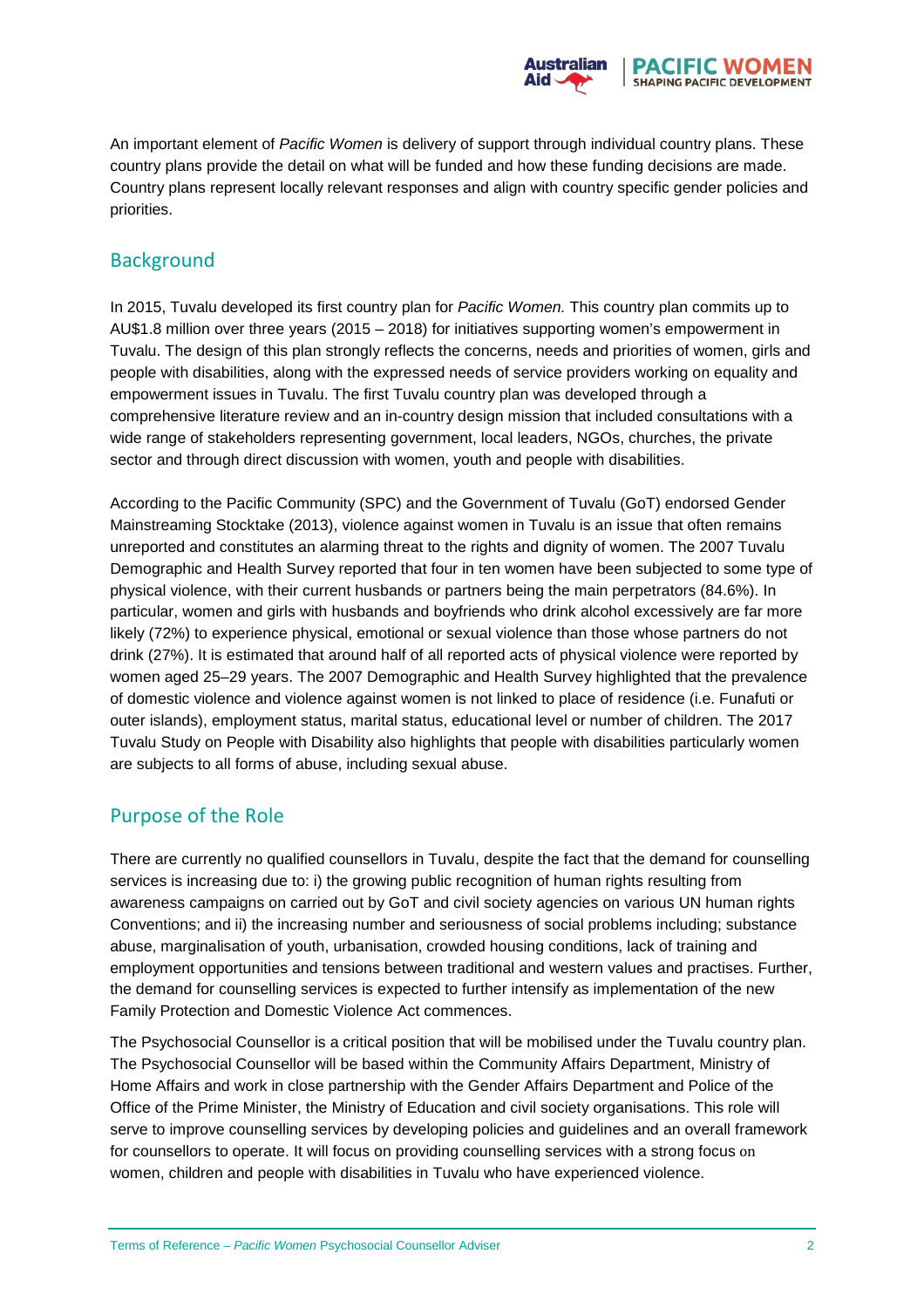

## Roles and Responsibilities

The primary objectives of this position are to:

- Address the immediate demand of counselling services through the placement of a qualified counsellor, while concurrent training of a cadre of Tuvaluan professional counsellors is underway to ensure the sustainability of this service.
- Work with relevant in-country stakeholders to develop a set of minimum standards for survivors of violence.
- In collaboration with the Domestic Violence Unit of Police Services and the Domestic Violence Committee, People's Lawyers Office to establish referral and follow-up protocols in view of legislative requirements under the Family Protection and Domestic Violence Act and monitor the effectiveness of new systems.
- Support the creation of a pool of local counsellors to sit either within the a relevant government ministry or civil society organisation and support students enrolled in the APTC Counsellor Training Program and provide guidance to the APTC trainer on counselling related issues in Tuvalu to ensure appropriate curriculum materials and skill development.
- Establish protocols and standard operating procedures for emergency department and outpatient clinics on identifying and delivery of minimum service standards on domestic violence, including data collection and management.
- **Provide guidance on self-care strategies for GoT and CSO staff who work directly with women and** children who are survivors of domestic violence.
- Conduct research on 'safe spaces' and other crisis situation refuge options for women and children.
- **Assess suicide and attempted suicide prevalence in Tuvalu and recommend strategies to address** this issue.
- Assess the situation of bullying in schools and how it relates to gender roles and to work with the Ministry of Education, Youth and Sports (MEYS) to develop a strategy to reduce bulling incidents.

| <b>Output</b>                                                                                                                                                                                    | <b>Description / Means of Verification</b>       | <b>Due Date</b>                                                  |
|--------------------------------------------------------------------------------------------------------------------------------------------------------------------------------------------------|--------------------------------------------------|------------------------------------------------------------------|
| Finalise 1st Adviser annual work<br>plan, including approval by the<br>relevant ministry/ organisation and<br><b>DFAT</b>                                                                        | Submission of annual work plan<br>ш              | <b>Six</b><br>after<br>weeks<br>οf<br>commencement<br>assignment |
| Provide on-going<br>skills<br>$\mathcal{L}_{\mathcal{A}}$<br>development and<br>mentoring<br>support to key national ministry<br>and stakeholder organisations as<br>per agreed annual work plan | Submission of quarterly progress<br>ш<br>reports | Quarterly<br>throughout<br>assignment                            |
| Provide<br>ongoing<br>counselling<br>٠<br>services to women, children and<br>people with disabilities in Tuvalu<br>who have experienced violence                                                 | Submission of quarterly progress<br>ш<br>reports | On-going<br>during<br>assignment.                                |

# Outputs and Timeframes